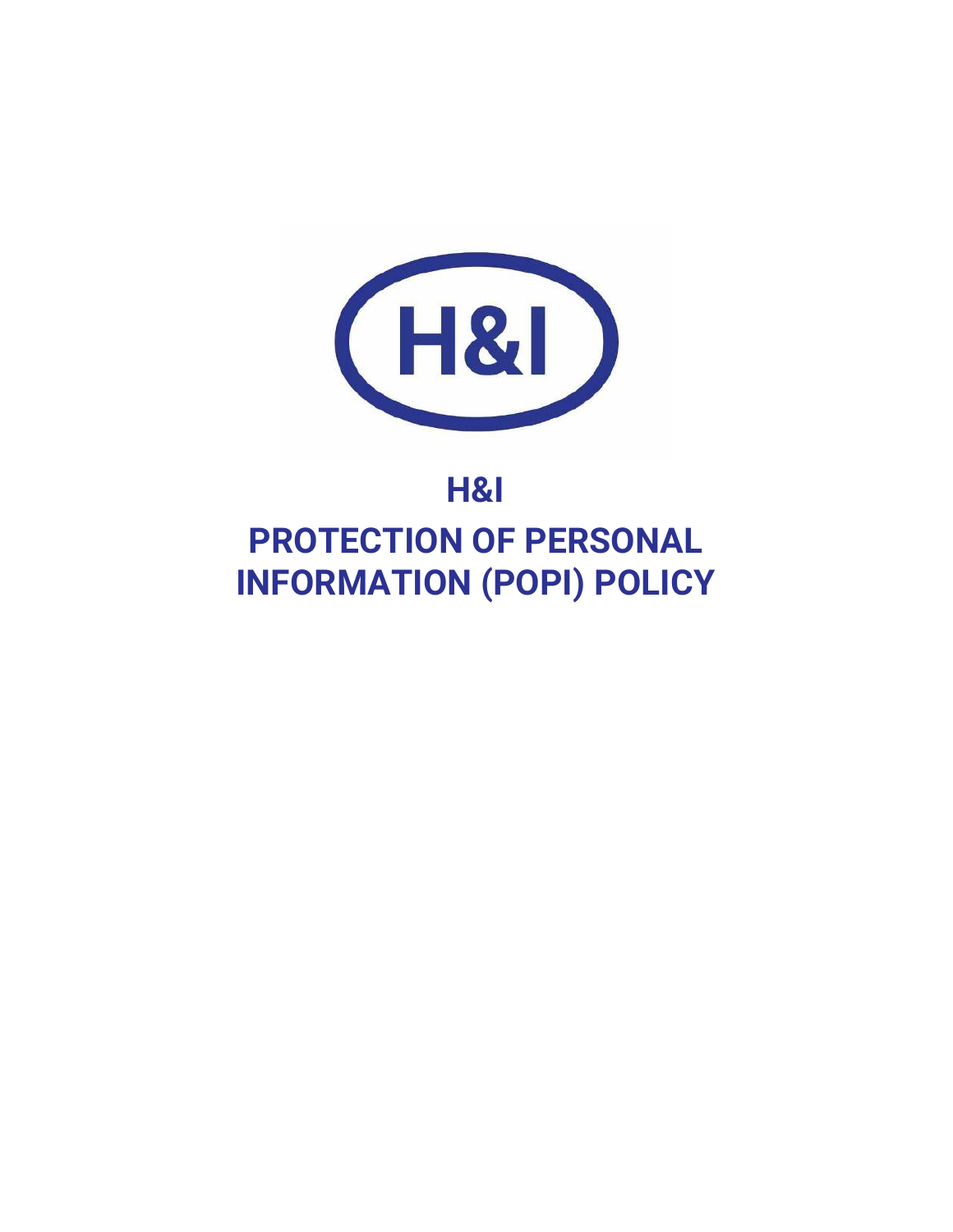# Index

| 5.2.   |  |  |  |  |
|--------|--|--|--|--|
| 5.3.   |  |  |  |  |
| 5.4.   |  |  |  |  |
| 5.5.   |  |  |  |  |
| 5.6.   |  |  |  |  |
| 5.7.   |  |  |  |  |
| 5.8.   |  |  |  |  |
|        |  |  |  |  |
| 6.2.1. |  |  |  |  |
| 6.2.2. |  |  |  |  |
| 6.2.3. |  |  |  |  |
| 6.2.4. |  |  |  |  |
| 6.2.5. |  |  |  |  |
| 6.2.6. |  |  |  |  |
|        |  |  |  |  |
|        |  |  |  |  |
|        |  |  |  |  |
| 10.    |  |  |  |  |

| Document version control |             |            |  |  |  |
|--------------------------|-------------|------------|--|--|--|
| Policy version           | Date Issued | Authorised |  |  |  |
| <b>Version 1</b>         | 01/07/2021  |            |  |  |  |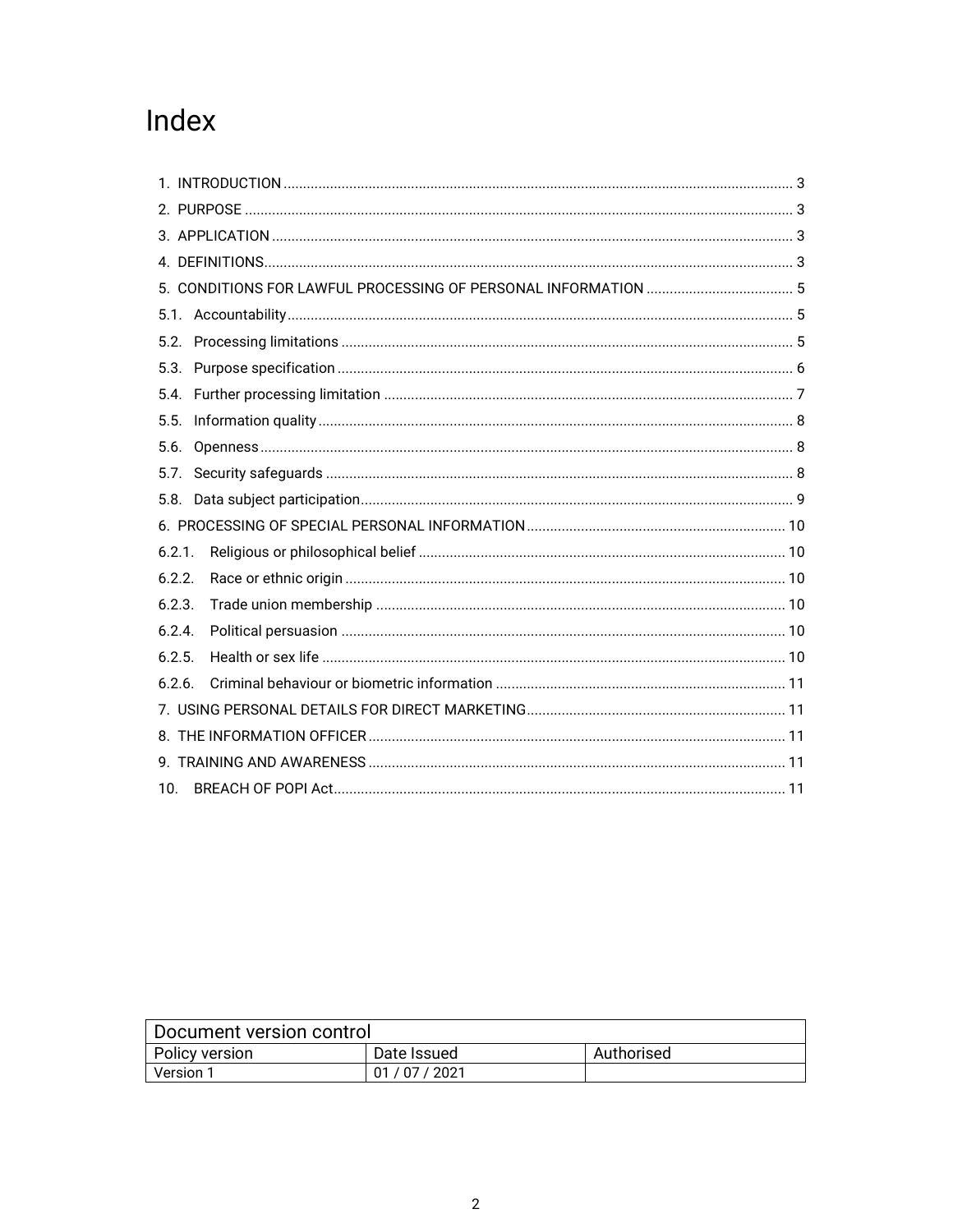# **1. INTRODUCTION**

This POPI Policy is applicable to Haw & Inglis Civil Engineering (Pty) Ltd and incorporates its subsidiaries as detailed below, collectively referred to as "H&I" in this policy document:

- H&I Civil and Building (Pty) Ltd
- H&I Construction (Pty) Ltd
- H&I Plant and Crushing (Pty) Ltd
- HITCO (Pty) Ltd

The Protection of Personal Information Act, Act no. 4 of 2013 (hereinafter referred to as "POPI Act") balances an individual's right to privacy by regulating and protecting the processing of personal information. For the purposes of operating its business, H&I collects and utilises certain personal information of individuals (including employees) and companies, with whom it deals with. We therefore recognise that such personal information must be handled appropriately however it may be collected, stored and processed, whether on paper, electronically or other means.

To ensure that personal information is processed lawfully, the following conditions (as set out in the POPI Act) must be met:

- Accountability;
- Processing limitation;
- Purpose specification;
- Further processing limitation;
- Information quality;
- Openness;
- Security safeguards; and
- Data subject participation.

#### **2. PURPOSE**

This policy provides guidance in respect of the processing of personal information and ensuring compliance with the POPI Act as well as the individual's constitutional right to privacy. It further aims to protect individuals against the unlawful collection, retention, dissemination and use of personal information.

# **3. APPLICATION**

This policy applies to all H&I employees as well as third parties who have been granted access to or given personal information via H&I.

#### **4. DEFINITIONS**

- 4.1. **Consent** means any voluntary, specific and informed expression of will in terms of which permission is given for the processing of personal information.
- 4.2. **Data subject** means the person to whom personal information relates to.
- 4.3. **Information officer** of, or in relation to,
	- 4.3.1. a public body means an information officer or deputy information officer as contemplated in terms of section 1 or 17; or
	- 4.3.2. a private body means the head of a private body as contemplated in section 1 of the Promotion of Access to Information Act.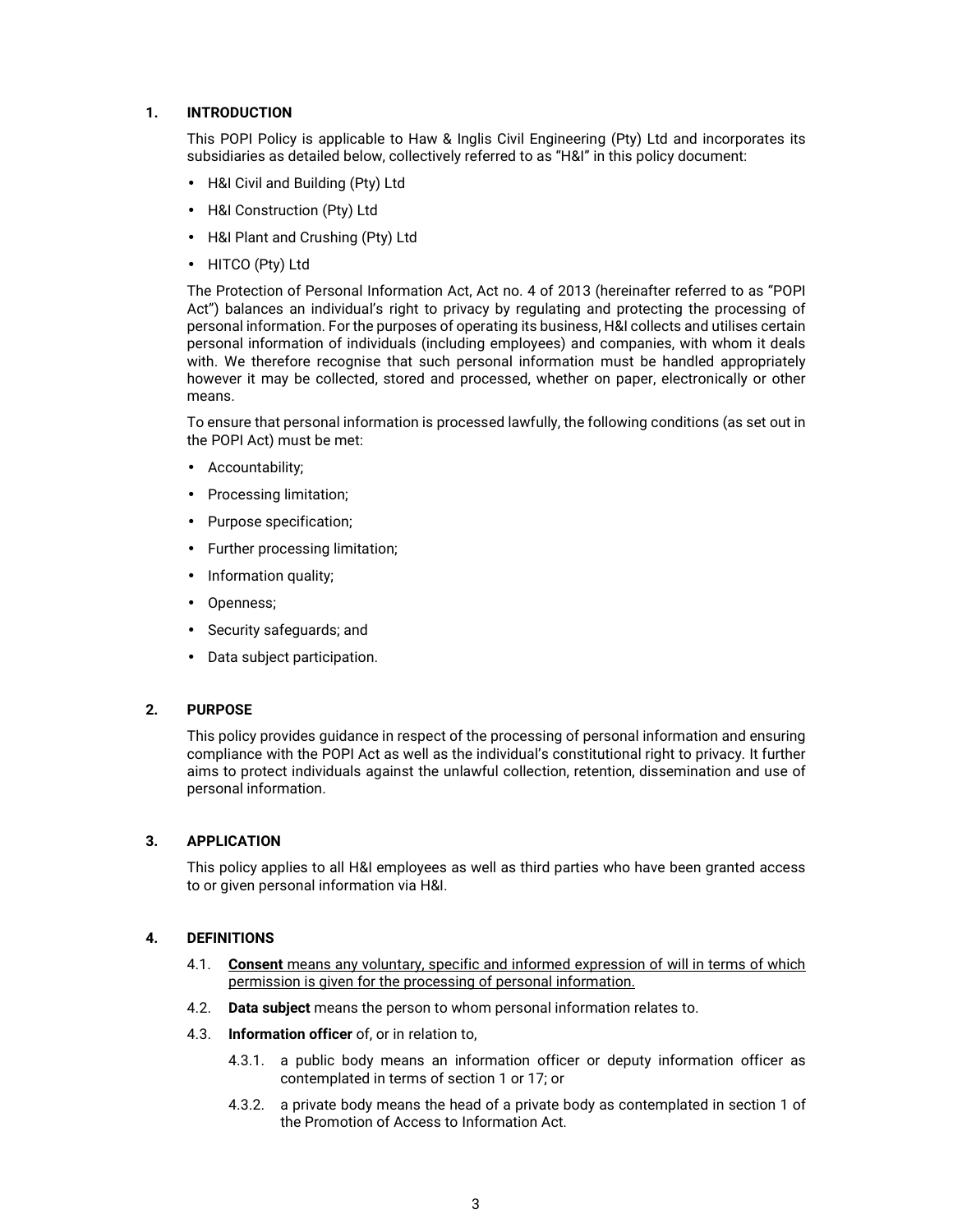- 4.4. **Operator** means a person who processes personal information for a responsible party in terms of a contract or mandate, without coming under the direct authority of that party.
- 4.5. **Person** means a natural person or a juristic person.
- 4.6. **Personal information** means information relating to an identifiable, living, natural person, and where it is applicable, an identifiable, existing juristic person, including, but not limited to—
	- 4.6.1. information relating to the race, gender, sex, pregnancy, marital status, national, ethnic or social origin, colour, sexual orientation, age, physical or mental health, well-being, disability, religion, conscience, belief, culture, language and birth of the person;
	- 4.6.2. information relating to the education or the medical, financial, criminal or employment history of the person;
	- 4.6.3. any identifying number, symbol, e-mail address, physical address, telephone number, location information, online identifier or other particular assignment to the person;
	- 4.6.4. the biometric information of the person;
	- 4.6.5. the personal opinions, views or preferences of the person;
	- 4.6.6. correspondence sent by the person that is implicitly or explicitly of a private or confidential nature or further correspondence that would reveal the contents of the original correspondence;
	- 4.6.7. the views or opinions of another individual about the person; and
	- 4.6.8. the name of the person if it appears with other personal information relating to the person or if the disclosure of the name itself would reveal information about the person.
- 4.7. **Processing** means any operation or activity or any set of operations, whether or not by automatic means, concerning personal information, including—
	- 4.7.1. the collection, receipt, recording, organisation, collation, storage, updating or modification, retrieval, alteration, consultation or use;
	- 4.7.2. dissemination by means of transmission, distribution or making available in any other form; or
	- 4.7.3. merging, linking, as well as restriction, degradation, erasure or destruction of information;
- 4.8. **Public record** means a record that is accessible in the public domain and which is in the possession of or under the control of a public body, whether or not it was created by that public body
- 4.9. **Record** means any recorded information—
	- 4.9.1. regardless of form or medium, including any of the following:
		- 4.9.1.1. Writing on any material;
		- 4.9.1.2. information produced, recorded or stored by means of any taperecorder, computer equipment, whether hardware or software or both, or other device, and any material subsequently derived from information so produced, recorded or stored;
		- 4.9.1.3. label, marking or other writing that identifies or describes anything of which it forms part, or to which it is attached by any means;
		- 4.9.1.4. book, map, plan, graph or drawing;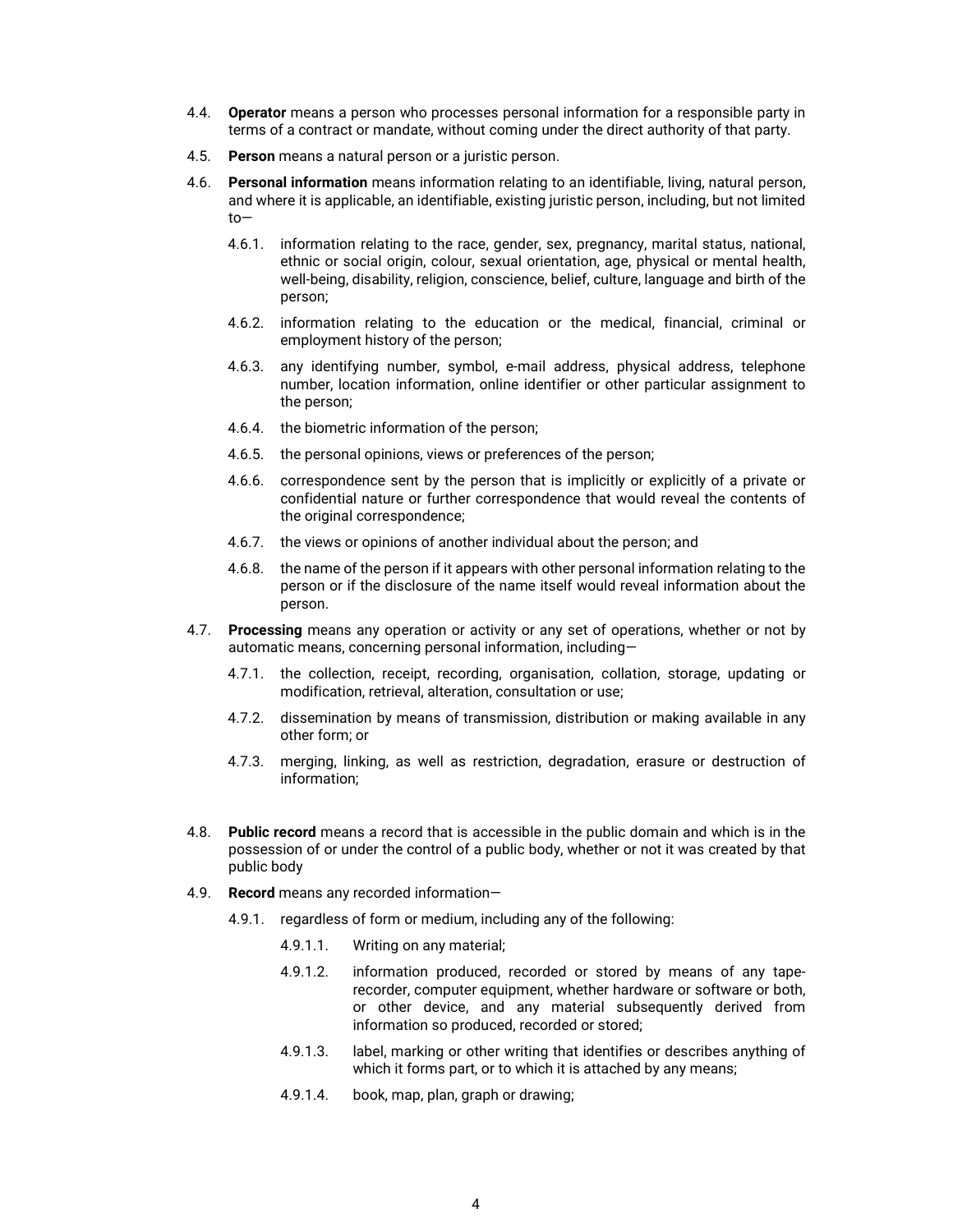- 4.9.1.5. photograph, film, negative, tape or other device in which one or more visual images are embodied so as to be capable, with or without the aid of some other equipment, of being reproduced;
- 4.9.2. in the possession or under the control of a responsible party;
- 4.9.3. whether or not it was created by a responsible party; and
- 4.9.4. regardless of when it came into existence.
- 4.10. **Regulator** means the Information Regulator established in terms of section 39 of the POPI Act.
- 4.11. **Special personal information means** personal information concerning—
	- 4.11.1 the religious or philosophical beliefs, race or ethnic origin, trade union membership, political persuasion, health or sex life or biometric information of a data subject; or
	- 4.11.2 the criminal behaviour of a data subject to the extent that such information relates to—
		- 4.11.2.1 the alleged commission by a data subject of any offence; or
		- 4.11.2.2 any proceedings in respect of any offence allegedly committed by a data subject or the disposal of such proceedings.

# **5. CONDITIONS FOR LAWFUL PROCESSING OF PERSONAL INFORMATION**

The POPI Act provides for the following conditions to be met in respect of processing personal information:

#### 5.1. **Accountability**

- 5.1.1 H&I will implement policies and safeguard measures to protect all information. It is for this reason that the Information Technology systems management policy must be read with this policy to ensure that all personal information is protected at all times.
- 5.1.2 Any and all employees of H&I who are responsible for processing personal information must ensure that s/he and H&I are compliant with the conditions, as set out in the POPI Act and clauses 5.2 to 5.8 below, when processing personal information.

#### 5.2. **Processing limitations**

- 5.2.1 All personal information must be processed lawfully and in a reasonable manner that does not infringe on the rights of the data subject.
- 5.2.2 Personal information cannot be collected / processed if it is not required for a specific reason / purpose. In requesting personal information, it is imperative that it is obtained for a specific reason (relevant), adequate and is not excessive.
- 5.2.3 In the event that H&I or any employee of H&I, is in possession of personal information, such personal information can and will only be used for the purpose that it was collected. If the information is for a different reason than for which it was originally collected, the individual's consent must be obtained for further processing of such information.
- 5.2.4 Personal information may only be processed if
	- 5.2.4.1 the data subject consents to the processing;
	- 5.2.4.2 processing is necessary to carry out actions for the conclusion or performance of a contract to which the data subject is party;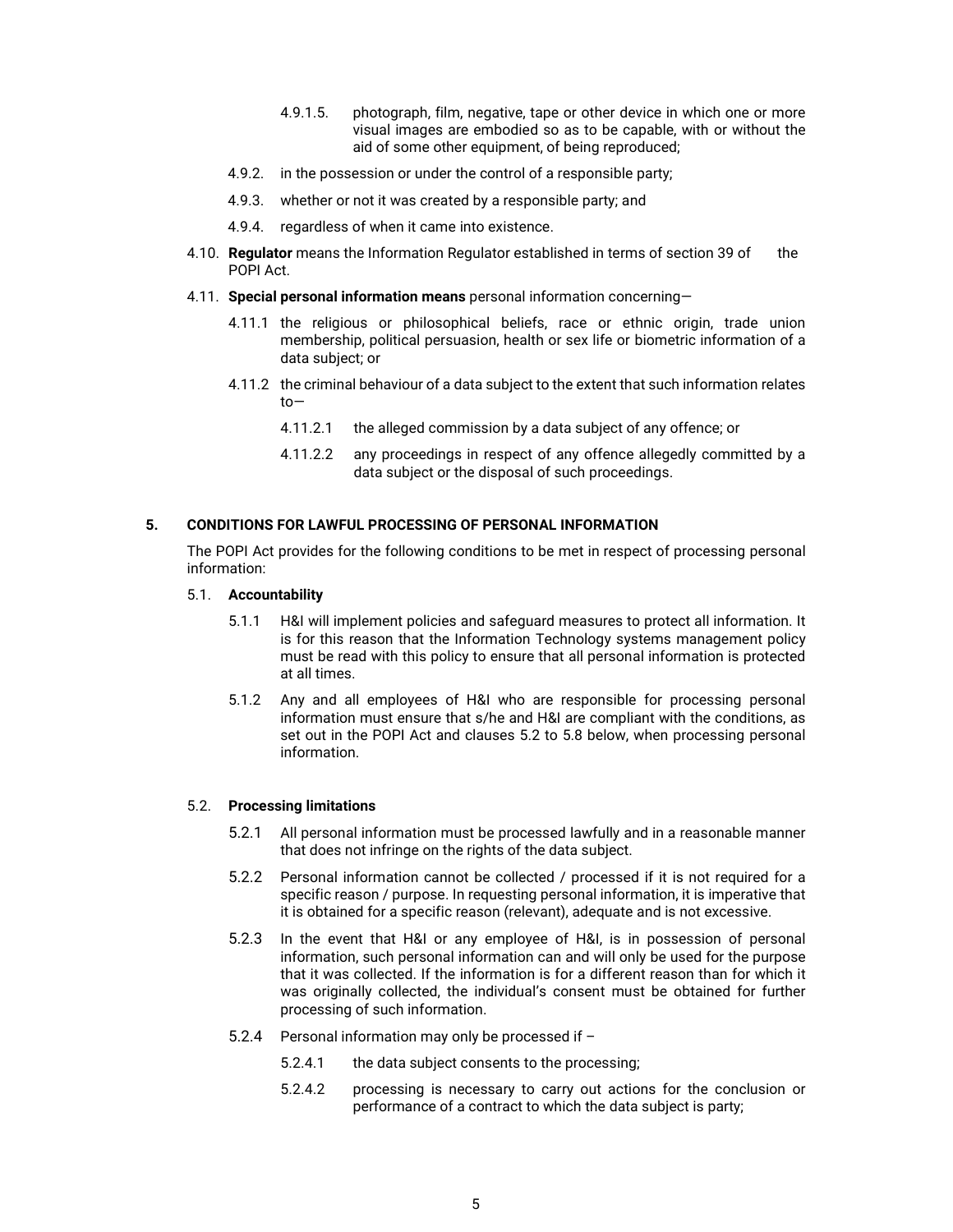- 5.2.4.3 processing complies with an obligation imposed by law on H&I;
- 5.2.4.4 processing protects a legitimate interest of the data subject;
- 5.2.4.5 processing is necessary for pursuing the legitimate interests of H&I or of a third party to whom the information is supplied.
- 5.2.5 H&I will collect personal information directly from a data subject, unless
	- 5.2.5.1 the information is contained in or derived from a public record or has deliberately been made public by the data subject;
	- 5.2.5.2 the data subject has consented to the collection of the information from another source;
	- 5.2.5.3 collection of the information from another source would not prejudice a legitimate interest of the data subject;
	- 5.2.5.4 collection of the information from another source is necessary—
		- 5.2.5.4.1 for the conduct of proceedings in any court or tribunal that have commenced or are reasonably contemplated;
		- 5.2.5.4.2 to maintain the legitimate interests of the responsible party or of a third party to whom the information is supplied;
		- 5.2.5.4.3 compliance would prejudice a lawful purpose of the collection; or
		- 5.2.5.4.4 compliance is not reasonably practicable in the circumstances of the particular case.

#### 5.3. **Purpose specification**

- 5.3.1 Where personal information is collected, it must be for a specific, explicitly defined and lawful purpose which is related to function or activity of the party collecting the information.
- 5.3.2 H&I will ensure that steps are taken to ensure that data subjects are aware of the purpose of the collection of the information unless the provisions of section 18(4) of the POPI Act are applicable.
- 5.3.3 Personal information may not be retained for periods longer than is required and must be destroyed or deleted as soon as reasonably possible after the purpose for which it was processed has expired.
- 5.3.4 It is acknowledged that legislation may require H&I to retain certain personal information and/ or records after termination of an employee/ contractor/ supplier/ customer and therefore, such information may be retained for the period prescribed by such legislation.
- 5.3.5 The following is a guideline for retention periods in the absence of a specific business case supporting a longer period.

| <b>TYPE OF PERSONAL INFORMATION</b>        | <b>DURATION OF RETENTION</b>                                                         |
|--------------------------------------------|--------------------------------------------------------------------------------------|
| Application forms/ References and/ or CV's | Duration of employment / 12 months after<br>communicating to unsuccessful candidates |
| Payroll and tax information                | 7 years after termination of employment                                              |
| All leave records                          | 3 years after termination of employment                                              |
| Remuneration information                   | 7 years after termination of employment                                              |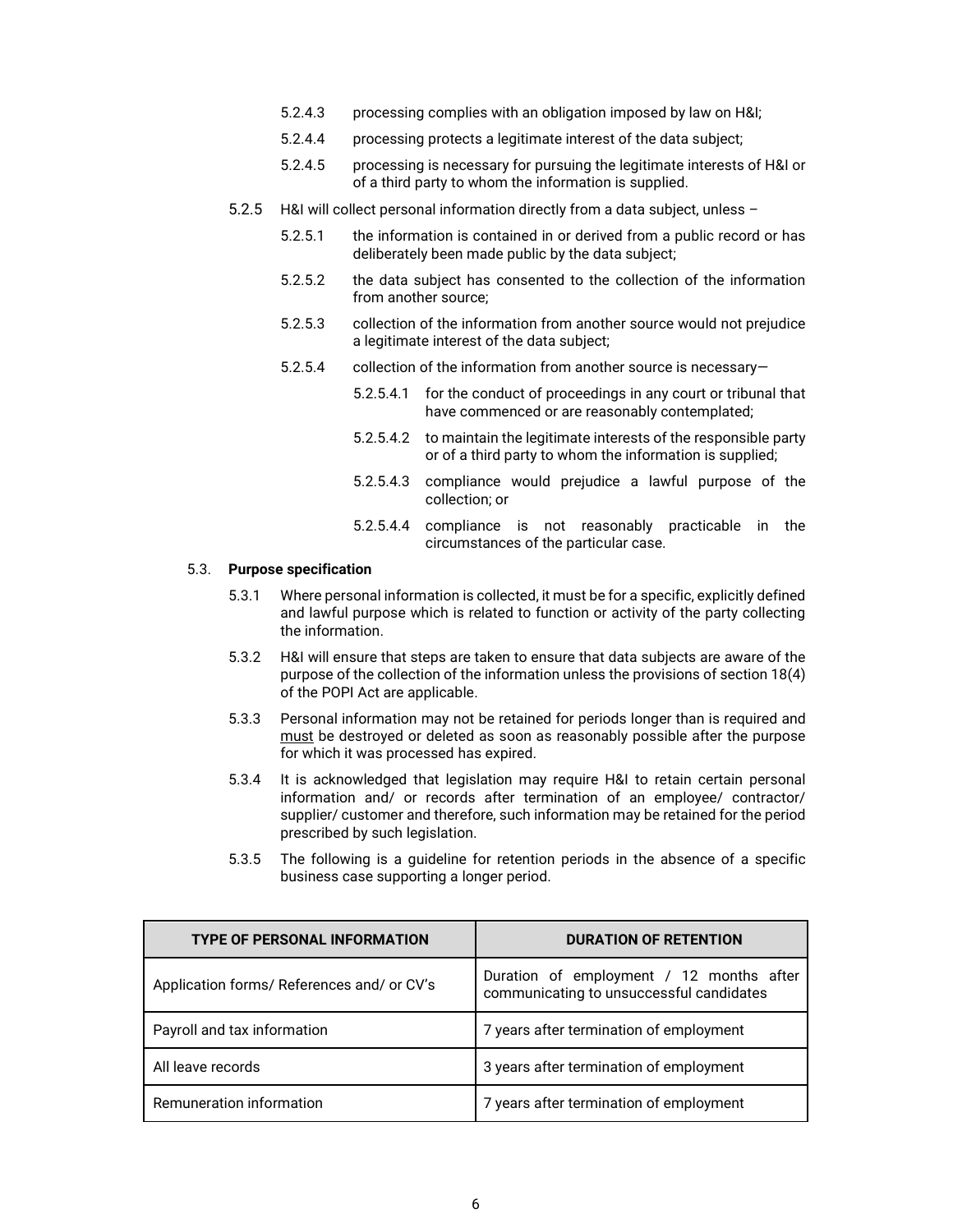| Annual appraisal/assessment records                                            | 5 years after termination of employment  |
|--------------------------------------------------------------------------------|------------------------------------------|
| Records relating to promotion, transfer, training,<br>disciplinary matters     | 3 years from termination of employment   |
| References given / information to enable<br>reference to be provided           | 3 years from reference/end of employment |
| Summary of record of service e.g., name, position<br>held, dates of employment | 7 years after termination of employment  |
| Records relating to accident/injury at work                                    | 40 years after termination of employment |
| Financial information relating to suppliers and<br>customers                   | / years                                  |
| Tender / customer documentation                                                | / years                                  |

- 5.3.6 Where personal information is to be retained for longer than the stated retention period, the designated / responsible individual must document any applicable justification for extending this period which is submitted to the Information Officer.
- 5.3.7 The destruction of personal information must be conducted in a manner which makes it impossible for another party to recreate the documentation and access personal information of a data subject. This will require the responsible H&I representative to either permanently delete electronic information and/ or shred such information.
- 5.3.8 In terms of scanned documents, the hard copy must be retained for as long as the information is used or for 1 year after the date of scanning, with the exception of documents pertaining to personnel. Any document containing information on the written particulars of an employee, including: employee's name and occupation, time worked by each employee, remuneration and date of birth of an employee under the age of 18 years; must be retained for a period of 3 years after termination of employment.
- 5.3.9 Section 51 of the Electronic Communications Act No 25 of 2005 requires that personal information and the purpose for which the data was collected must be kept by the person who electronically requests, collects, collates, processes or stores the information and a record of any third party to whom the information was disclosed must be retained for a period of 1 year or for as long as the information is used. It is also required that all personal information which has become obsolete must be destroyed.

### 5.4. **Further processing limitation**

- 5.4.1 Personal information will be collected/ processed for a specific reason/ purpose and therefore any further processing must be compatible with the initial reason for obtaining such information. Should the purpose/ reason for further processing of such personal information be for a different reason than initially acquired, the data subject must provide written consent, if the information is not publicly available.
- 5.4.2 Further processing of personal information will be allowed if the information is used for historical, statistical or research purposes and H&I ensures that the further processing is carried out solely for such purposes and ensures that the information is not published in an identifiable form.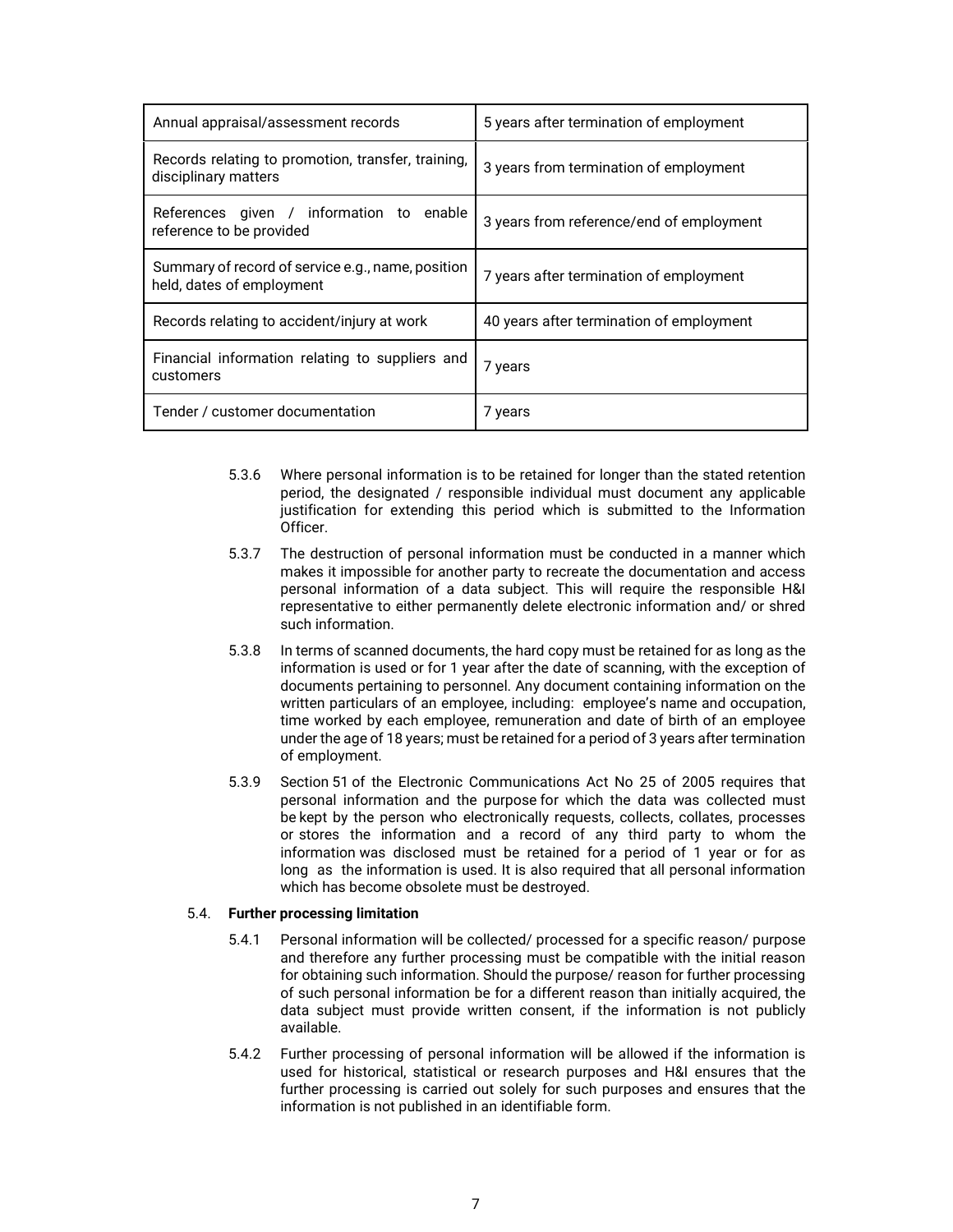#### 5.5. **Information quality**

Any personal information which is processed must be complete, accurate and not misleading. Personal information must, where necessary, be updated to ensure that it is relevant in terms of the purpose for which it is collected. For example, an employee's residential address must be updated when s/he moves as it was obtained for the purposes of H&I being able to serve documents on the employee.

#### 5.6. **Openness**

- 5.6.1. The party responsible for the collection of personal information, must inform the data subject of the –
	- 5.6.1.1. the information being collected and/ or where such information has been collected;
	- 5.6.1.2. the purpose for which the information is being collected;
	- 5.6.1.3. whether or not the supply of the information by that data subject is voluntary or mandatory;
	- 5.6.1.4. the consequences of failure to provide the information;
	- 5.6.1.5. any particular law authorising or requiring the collection of the information;
	- 5.6.1.6. the fact that, where applicable, the responsible party intends to transfer the information to a third country or international organisation and the level of protection afforded to the information by that third country or international organisation; and
	- 5.6.1.7. any further information that may be necessary.
- 5.6.2 It is not necessary for H&I to inform a data subject of the aforementioned detail if the provisions of section 18(4) of the POPI Act applies.

# 5.7. **Security safeguards**

- 5.7.1 All personal information within H&I and/ or its employees' possession must be kept confidential, and the integrity of such information must be secured. This includes ensuring that such information is protected from loss of, damage to or unauthorised destruction as well as the unlawful access to or processing of personal information.
- 5.7.2 Any H&I employee who is responsible for the processing personal information must ensure that such information is not left unattended and must ensure that it is securely locked away.

#### 5.7.3 Emails and Faxes

- 5.7.3.1 Employees must pay particular attention to the risks of transmitting confidential/ personal information by email or fax.
- 5.7.3.2 Ensure that all copies of email and fax messages received, are held securely.
- 5.7.3.3 Information is not stored on the fax machine, which can be accessed by parties who are not authorised to have access to such information.
- 5.7.3.4 Permission to send personal information is obtained from the data subject (for example confirmation of employment).
- 5.7.3.5 Be aware of the risks of sending confidential, personal information by email or fax.
- 5.7.4 Information can only be disclosed to authorised individuals and the data subject must provide written consent for such information to be disclosed to a third party.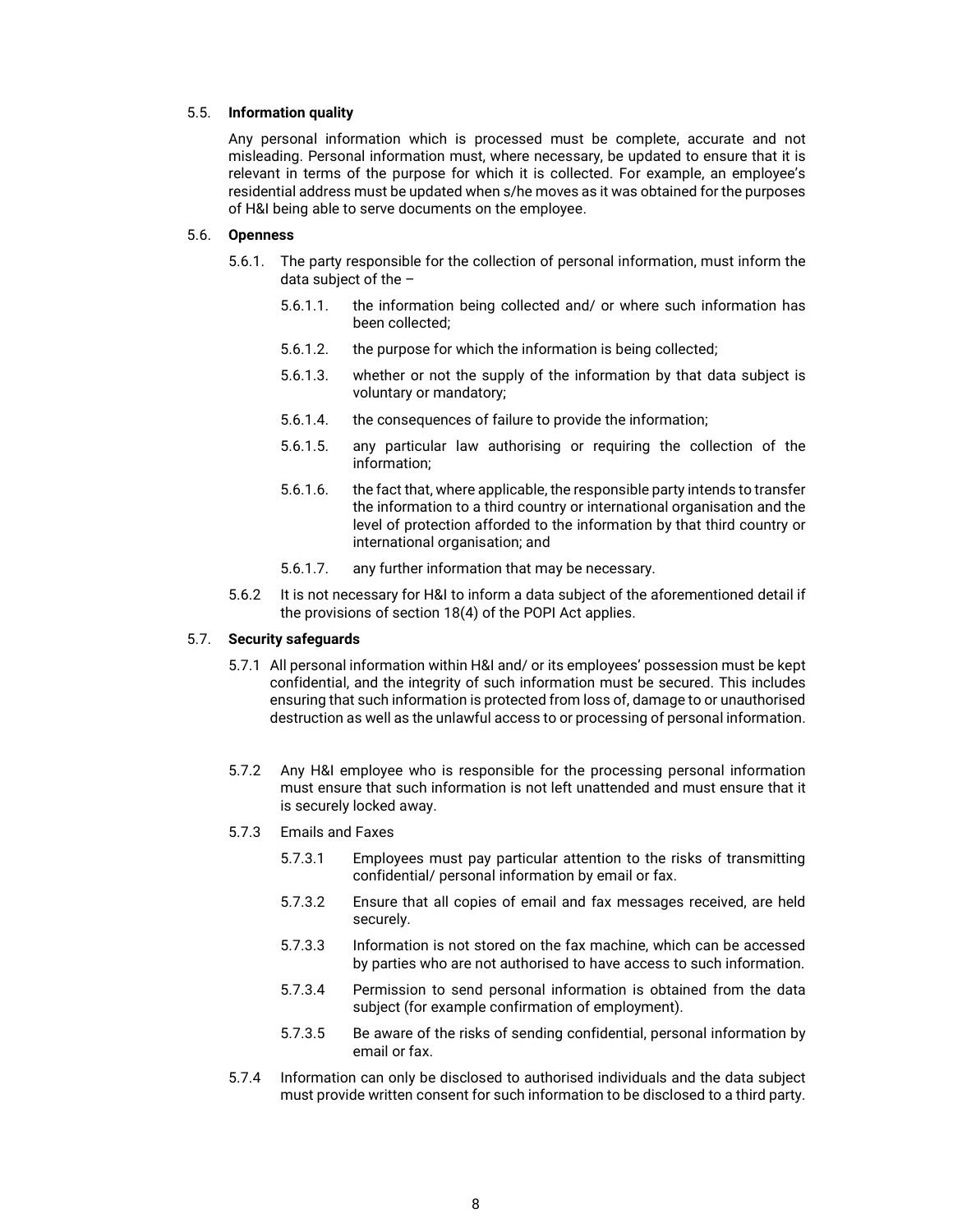- 5.7.5 Access to personal information is for work purposes only and should only be accessed for legitimate purposes.
- 5.7.6 Where a third party is, for processing purposes, granted with access to personal information (excluding legislative requirements), they will be required to sign an operator agreement which will include the requirement to comply with the requirements of the POPI Act.
- 5.7.7 Where there are reasonable grounds to believe that the personal information of a data subject has been accessed or acquired by any unauthorised person, H&I will, in terms of section 22 of the POPI Act, notify the Regulator and subject to section 22(3) of the POPI Act, notify the data subject, unless the identity of such data subject cannot be established.

### 5.8. **Data subject participation**

- 5.8.1 A data subject has the right (on proof of identification that s/he is the data subject) request confirmation and/ or a record of and/ or description of any personal information related to the data subject within H&I's possession.
- 5.8.2 The data subject may request that H&I corrects, deletes and/ or destroys any information that is inaccurate, irrelevant, excessive, out of date, incomplete, misleading or obtained unlawfully. Such requests must be submitted in writing to the Information Officer, with a copy of adequate identification, which will be actioned as soon as reasonably possible. The request can be submitted to the information officer on the following email address: informationofficer@hiconstruction.co.za
- 5.8.3 The data subject also has the right to request that H&I destroys or deletes any personal information that H&I is no longer permitted to retain. This must be actioned as soon as reasonably possible.
- 5.8.4 Templates for the access of personal information (Form 1), correction of personal information (Form 2), Limitation of processing of personal information (Form 3) or the objection of processing of personal information (Form 4) can be found on H&I's website at www.hiconstruction.co.za.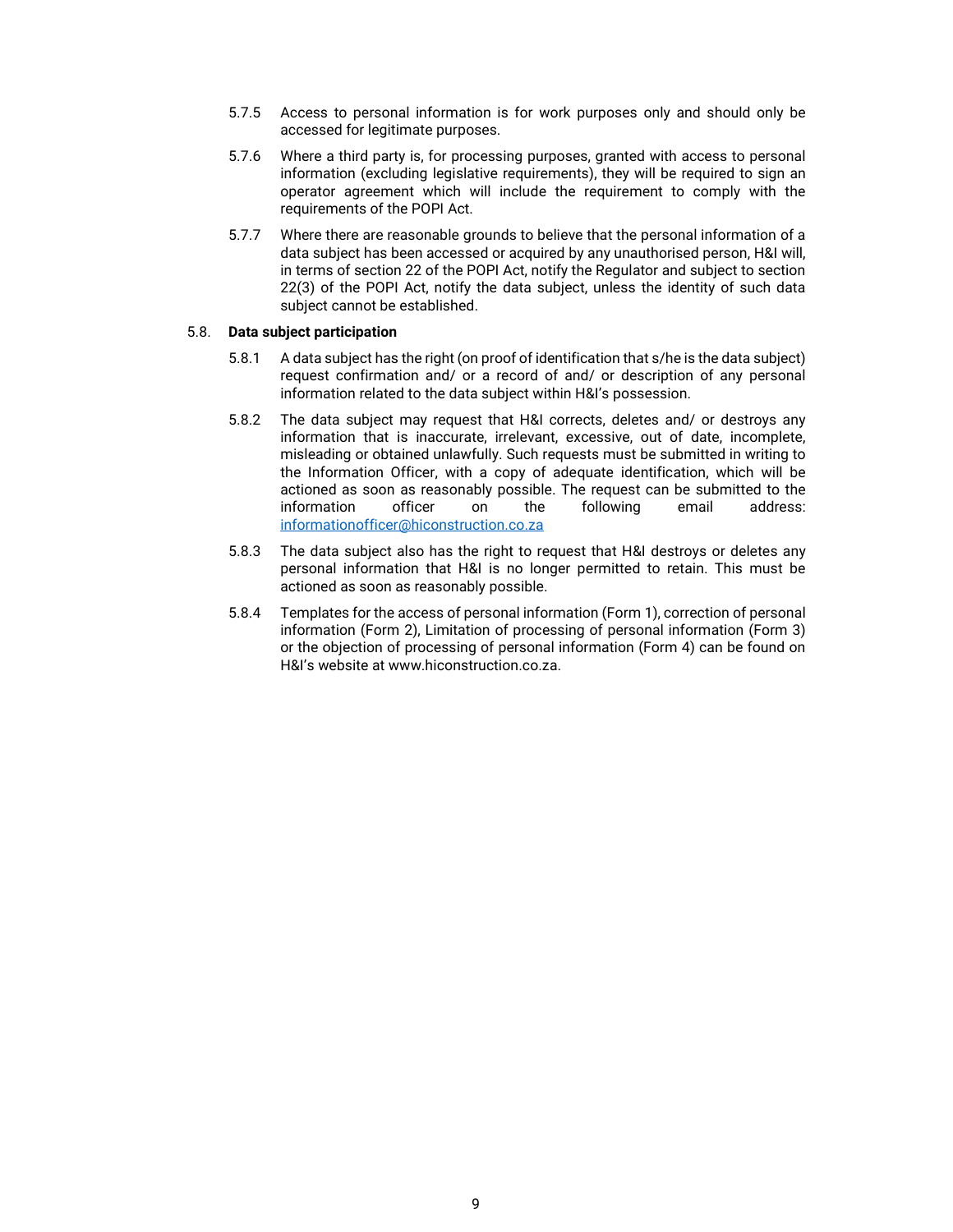#### **6. PROCESSING OF SPECIAL PERSONAL INFORMATION**

- 6.1. The processing of special personal information is prohibited unless:
	- 6.1.1 The data subject provided written consent;
	- 6.1.2 It is necessary for the establishment, exercise or defence of a right or obligation in law;
	- 6.1.3 processing is necessary to comply with an obligation of international public law;
	- 6.1.4 processing is for historical, statistical or research purposes to the extent that the purpose serves a public interest, or it appears to be impossible or would involve a disproportionate effort to ask for consent,
	- 6.1.5 information has deliberately been made public by the data subject.
- 6.2. Further to clause 6.1 above, the following applies to the processing of special personal information:

### **6.2.1 Religious or philosophical belief**

 All individuals have the right to their own religious and/ or philosophical beliefs and such information will not be processed by H&I and/ or its employees. H&I will not discriminate or process information in respect of a person/ employee's religious or philosophical beliefs.

### **6.2.2 Race or ethnic origin**

 Information about a person/ employee/ third party's race and/ or ethnic origin will only be processed for the purposes of complying with relevant laws and other measures designed to protect or advance persons, or categories of persons, disadvantaged by unfair discrimination. This will include compliance and for the purposes of the Employment Equity Act, the Broad-Based Black Economic Empowerment Act and Affirmative Action measures and any other legislative requirements.

#### **6.2.3 Trade union membership**

 H&I and its employees who have access to information about trade union membership will not disclose such information to a third party and/ or will only disclose such information to facilitate a provision in the Labour Relations Act and/ or if it is required in terms of a court order, arbitration award and/ or as any other relevant legislation.

This information cannot be provided to a Trade Union to which the individual is not a member. Furthermore, Trade Unions are not entitled to the personal information of employees/ individuals who do not belong to such a Trade Union. Prior to providing personal information of an employee/ individual, H&I will first verify that the person, requesting such information on behalf of the Trade Union, is authorised to request such information.

#### **6.2.4 Political persuasion**

H&I and/ or its employees will not process any information in respect of any employee and/ or individual in respect of their political persuasion

#### **6.2.5 Health or sex life**

 Information about a person/ employee's health and/ or sex life can only be processed if such processing is necessary for the implementation of the provisions of laws, pension regulations or collective agreements which create rights dependent on the health or sex life of the data subject.

 Furthermore, information about an employee/ person's health, medical condition/s and/or ability to work can only be processed with the employee/ person's consent and where it is related to his/ her position.